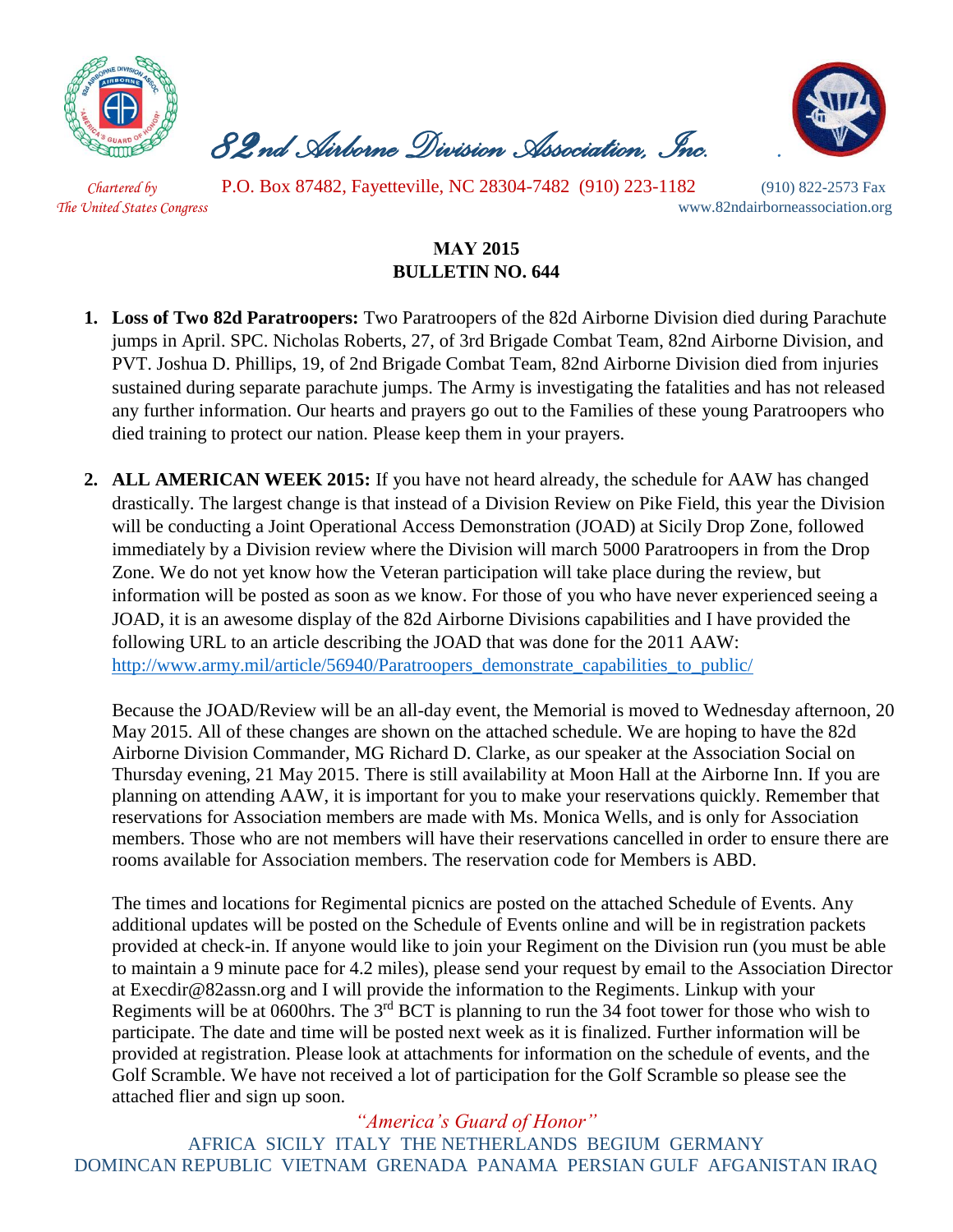

**4.**



**Photos Wanted**: Please remember to send (or bring with you) your photo of when you were in the 82d to Mike Lonetto at [mikeyL1@verizon.net](mailto:mikeyL1@verizon.net) for inclusion on the "Back in the Day" photo display. Please include your last name and the year.

**Reminder:** Please notify National of your Chapter's participation in the Silent Auction planned for the AAW Dinner Social on Thursday. To date, we have only been notified by four Chapters of their participation. We have asked for Chapters to donate a basket which reflects the uniqueness of your state. No basket is too big or too small. *Your support is greatly appreciated!* There will also be an auction for some great items at the Association Social.

- **3. 69th NATIONAL CONVENTION**: Registrations continue to be received for this year's National Convention in Orlando, FL. Please remind your members to mail their registration to Caroline Grimsley, 1910 E. Gachet Blvd., Lakeland FL 33813 and to reserve their room with the Rosen Centre Hotel, 9840 International Drive, Orland, FL. Remember to send your Delegate hotel registrations and payments to Caroline Grimsley in Florida and Delegate forms to the National office. If you have already you're your check to the National office I will be forwarding them to Florida. Just ensure they are sent your registration forms. Hotel reservations can be made at [www.paratrooperdz.com](http://www.paratrooperdz.com/) Included in the Winter 2014 Paraglide, and also posted online, is the 69<sup>th</sup> Convention Program Book Advertisement Specifications and Rates page. This allows Chapters, Members and Businesses the opportunity to support the Association. The deadline for submission is 20 June 2015.
- **5. 2014 FINANCIAL STATEMENTS**: If you have not yet sent in your Financial Statement, you must do so immediately as we have continued to ask for extensions but the time is drawing closer that we will be unable to attain any further extensions. The following Chapters have not submitted their Financial Statements. If you do not plan to do so and plan on filing on your own, please inform National immediately so that we are not waiting for your submission.

1SG Charles Harrell-Yuma

555 PIB Memorial 503/80 Abn AA Alamo Ross Carter/Appalachian Boise Valley Cal-Nevada Central Jersey Connecticut Yankee Fayetteville Francis Marion "Swamp Fox" Golden Brigade-Nationwide Greater Hartford Greater Rochester NY Ames/Olivas Hawaii John Steele London Bridge Black Bear Mississippi Northern Arizona **Roanoke Valley** Viking

## **6. WITHIN THE DIVISION AND FORT BRAGG**:

a. Spc. Nicholas Roberts, 27, of 3rd Brigade Combat Team, 82nd Airborne Division, died Tuesday April 28, 2015 during a training jump over Sicily Drop Zone. On April 16, Pvt. Joshua D. Phillips, 19, of 2nd Brigade Combat Team, 82nd Airborne Division, died during an airborne training exercise at the Joint Readiness Training Center at Fort Polk, Louisiana. Further information about the causes of their deaths have not been released.

*"America's Guard of Honor"*

AFRICA SICILY ITALY THE NETHERLANDS BEGIUM GERMANY DOMINCAN REPUBLIC VIETNAM GRENADA PANAMA PERSIAN GULF AFGANISTAN IRAQ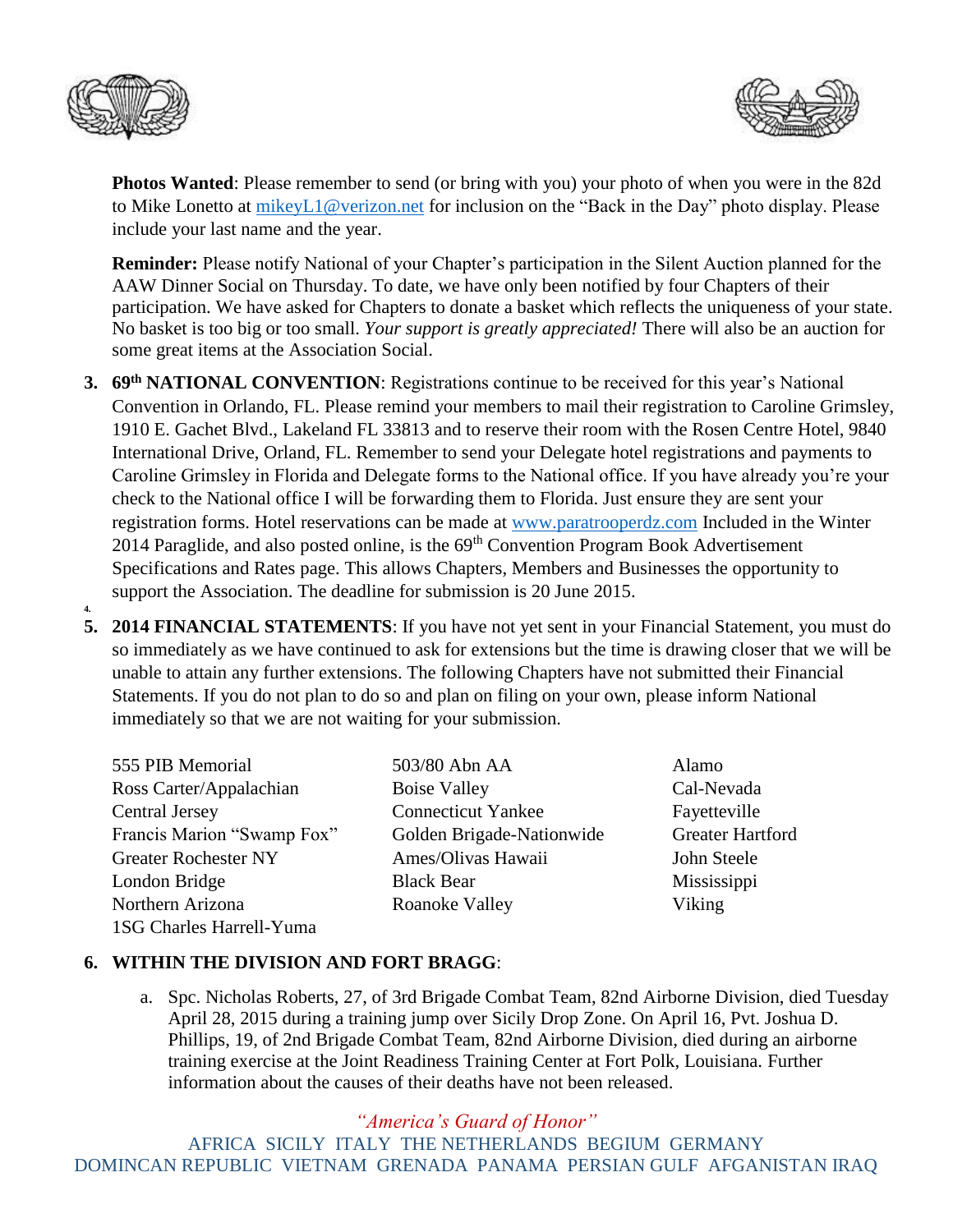



- b. After a nine-month deployment in Afghanistan, the last troops of the 82d Combat Aviation Brigade returned home to Fort Bragg on 6 May.
- c. Command Sgt. Maj. LaMarquis Knowles relinquished responsibility of the 82nd Airborne Division to Command Sgt. Maj. Michael Green during a change of responsibility ceremony on Fort Bragg, April 27.

Please visit the following 82d Airborne Division websites<http://www.dvidshub.net/image> and <http://www.bragg.army.mil/82ND/Pages/default.aspx> to find out more about these articles and what is happening within the Division.

- **7. E-NEWS BULLETINS**: Subscribe to the E-News Bulletin, sponsored by Multiview and updated bi-weekly, to find out more about what is going on within the Division by going to the Association's webpage under Bulletins: [http://www.multibriefs.com/briefs/82ada/.](http://www.multibriefs.com/briefs/82ada/) The Association receives royalties based on the number of email subscribers. *Please support the Association by subscribing now!*
- **8. 82d AIRBORNE ASSOCIATION USAA CREDIT CARD**: To date, we have approximately 950 cobranded cards which have helped the Association bring in approximately \$90,000 over the past several years. Please continue to support the Association by supporting the program. To get a co-branded Association card, please call 855-755-8263 or go to [www.usaa.com/82nd.](http://www.usaa.com/82nd) If you use a credit card, please choose the card that supports the Association.
- **9. CONVENTION DEADLINES**: Please note the following Association deadlines (all information should be sent to Executive Director Bill Bauer, unless otherwise noted).
	- a. Convention Agenda: Requests for item(s) to be placed on the Agenda for the Board's review and action at the Convention must be submitted in writing by 1 June 2015.
	- b. Communication & Public Relations Award Program: Entries must comply with the Communications and Public Awards Program SOP and are due 1 June 2015 to Chairman Nero J. Tucker.
	- c. Changes to By-Laws: Proposed changes and/or amendments to Chapter or Association By-Laws should be submitted in letter form and signed by the Chapter Chairperson and are due 29 June 2015.
	- d. National Director Nominations: Nominations are due 1 July 2015.

The Active 82d Airborne Division Chapters elect their Military Directors and the 82d Airborne Division Commander will appoint the Division Department of Defense Liaison. This year six (6) Veteran Directors will be elected at the Convention and the following Veteran Directors will be leaving office (\*Indicates that the Director is eligible for nomination for a second 2-year term):

\*Allen E. Schoppe \*T. Ed Herlihy \*Jose Aguayo \*Steve Jessie Gary T. Rezabek James O'Connor We have not received many nominations for National Director, please continue to submit your nominations.

*"America's Guard of Honor"* AFRICA SICILY ITALY THE NETHERLANDS BEGIUM GERMANY DOMINCAN REPUBLIC VIETNAM GRENADA PANAMA PERSIAN GULF AFGANISTAN IRAQ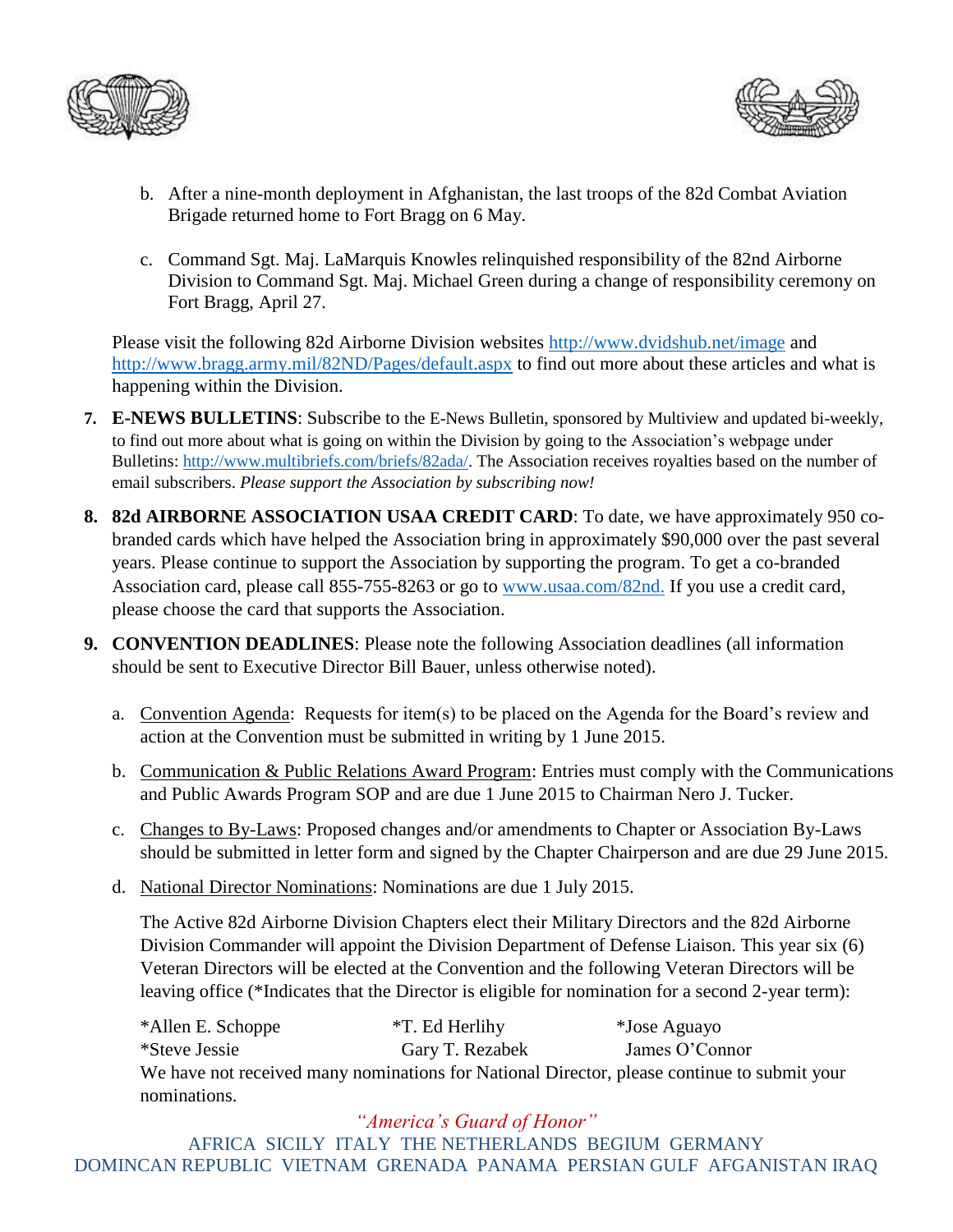



- **10. MEMBERSHIP APPLICATIONS:** Please use the National Application forms or make sure that the information contained on your chapter's applications contain the same information. Also, please make sure that all information is included on the Application. Many applications are coming to National with incomplete information. This causes a delay in processing as we try to contact the applicant to get all information requested. Applications are available on our website.
- **11. MEMBERSHIP STATISTICS:** The deadline for membership to count toward the Chapter Convention Award is 1 June 2015. This allows National time to process membership of all Chapters and then complete the membership certificates and order the necessary awards for Convention presentation in Orlando, FL.
- **12.** *NEW* **NATIONAL EMAIL ADDRESSES**: Just a reminder that National's email addresses have changed. Please use only the following email addresses for all communication:

[execdir@82assn.org](mailto:execdir@82assn.org) Chapter and member correspondence for the Executive Director

[execsec@82assn.org](mailto:execsec@82assn.org) All other correspondence to the Association, including TAPS/obituaries, Chapter roster requests, membership questions, bulletin information, Chapter Bulletins and Newsletters

Emails going to [82dassn@earthlink.net](mailto:82dassn@earthlink.net) and [hq82dabndivassn@earthlink.net](mailto:hq82dabndivassn@earthlink.net) will automatically be forwarded to the new email addresses during the change-over period.

- **13. ASSOCIATION 501(c)19 DESIGNATION AND MEMBERS DD 214**: Please continue to send your paperwork to National. Your cooperation in obtaining these records is *greatly appreciated*.
- **14. WOUNDED WARRIOR CONTRIBUTIONS**: Thank you for your continuing support of the Wounded Warrior Fund. The Association's Wounded Warrior Fund is 501(c)3 tax exempt for ALL contributions. This year your generous donations will be used to bring Wounded Warriors to All American Week and our Annual Convention in Orland, FL. Please continue to mail contributions to: 82d Abn Div Association Wounded Warrior Fund, PO Box 87482, Fayetteville, NC 28304.
- **15. SPRING PARAGLIDE**: Please continue to remind your members that we are trying to issue the Paraglide in hardcopy through annual subscriptions of \$30. Subscriptions can be made online or mailed in. Copies of the subscription form were attached to the Jan-Feb 2015 bulletin and are available on our website.

We are hoping for the Paraglide to provide the Association with some much needed revenues, while giving members a hardcopy of the Paraglide. We need your help to make this happen. Please support the Association, and receive the Paraglide also.

**16. ASSOCIATION UPCOMING EVENTS**: Please announce the following upcoming regional events at Chapter meetings, via the Chapter newsletter and website. Registration and information on these events were published in the Paraglide and also on the Association's website at the Events link.

*"America's Guard of Honor"*

AFRICA SICILY ITALY THE NETHERLANDS BEGIUM GERMANY DOMINCAN REPUBLIC VIETNAM GRENADA PANAMA PERSIAN GULF AFGANISTAN IRAQ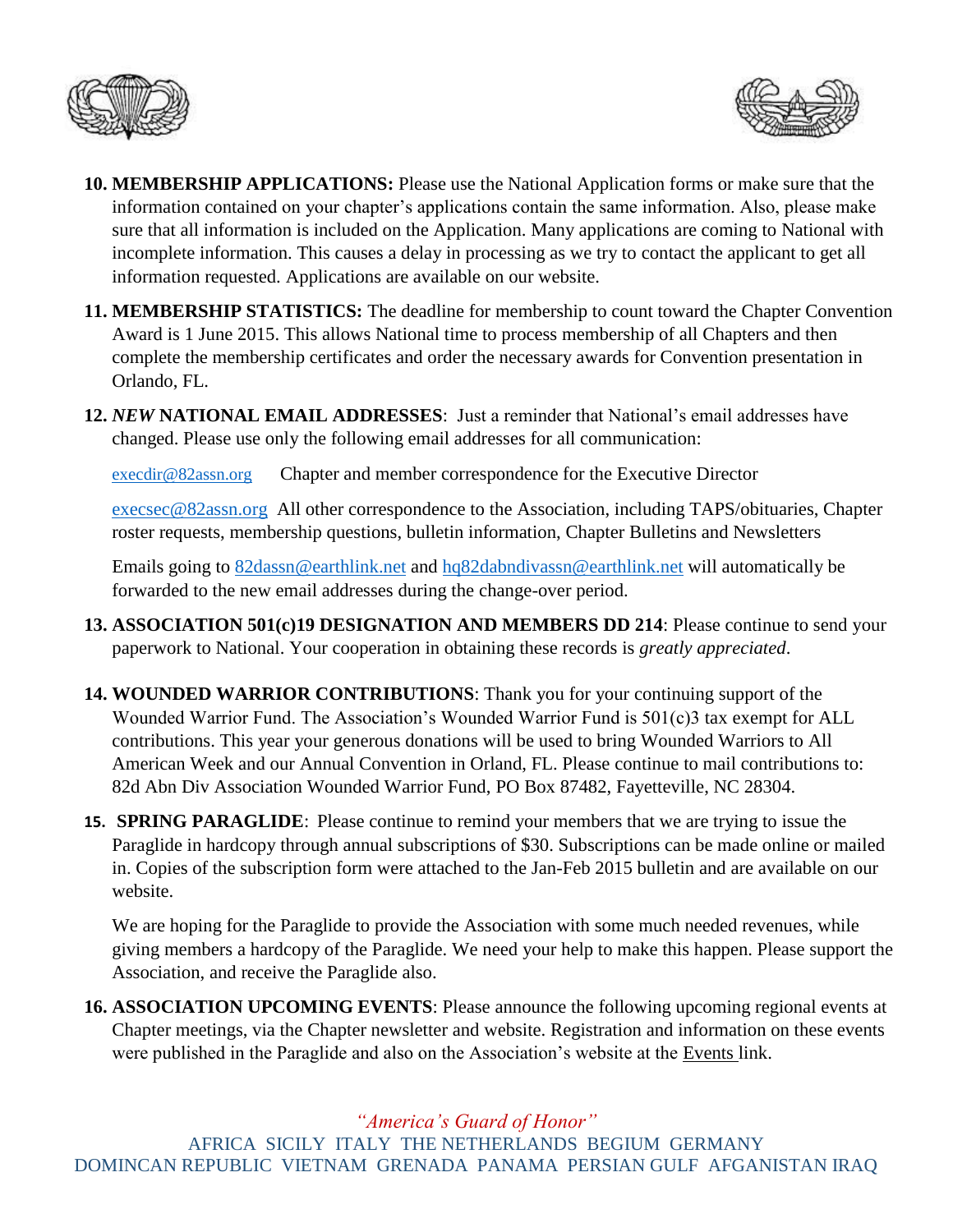



- a.  $53<sup>rd</sup> ALL OHIO AIRBORNE DAYS, 1-3 October 2015$  is at Cleveland, OH and is hosted by the John Towle MOH, Cleveland Chapter. POC is Vice Chairman Sean Jennings 440-915-8223 or [jennsea3@yahoo.com.](mailto:jennsea3@yahoo.com) The host hotel is Holiday Inn Cleveland West 440-871-6000.
- b. SUN CITY ALL-AIRBORNE FESTIVAL VII 2015, 1-5 July 2015, is at El Paso, TX and is hosted by the Benavidez-Patterson All-Airborne Chapter. POC is Treasurer Rick Trevizo 915- 562-9969 [bp82cmdctr@bpaac.org;](mailto:bp82cmdctr@bpaac.org) the host hotel is Wyndham El Paso Airport 915-778-4241 or 800- 742-7248 reservation code: 0701670382 or 82nd Airborne Division Association.
- c. ANNUAL SOUTHWEST MEMORIAL AIRBORNE DAYS REUNION, 5-7 June 2015, is at Houston, TX and is hosted by the Texas Lone Star Chapter. POC is Allen Schoppe 281-814-2377; the host hotel is Double Tree by Hilton Hobby Airport in Houston, TX 800-222-TREE, reservation code: ADA or 82nd Airborne Division.
- 17. 75TH ANNIVERSARY-U. S. AIRBORNE & SPECIAL OPERATIONS: The 75<sup>th</sup> Anniversary of the United States Airborne & Special Operations will be held and celebrated on 12 August 2015 during the 69th National Convention in Orlando, FL. For more information please contact Carl Bludau-Event Executive Chairman 361-575-8492, Allen Schoppe-Project Treasurer 281-814-2377, or Ron Rath-Executive Committee 919-803-4554. Registration and information on these events were published in the Paraglide and also on the Association's website at the Events link.
- **18. VIETNAM VETERANS' WELCOME HOME CELEBRATION**: This event is being hosted by Fort Jackson, SC on 16 May 2015 to commemorate the 50<sup>th</sup> Anniversary of the Vietnam. The event is free and open to the public. Please pass this event on to your Members.
- **19. 1 st ANNUAL ASSOCIATION 50/50 RAFFLE**: Please support National by participating in the 1st Annual Association 50/50 Raffle by providing your membership copies for their participation. Chapters are asked to support this annual Association revenue project by purchasing a minimum of 1 page worth of tickets in your Chapter's name. The raffle tickets are on our webpage and are attached to this bulletin.
- 20. **FACEBOOK PAGE:** Please go the 82<sup>nd</sup> Airborne Division Association and 'like us'. We would love to receive pictures from the Chapters of events that they have hosted to share with our members!
- **21. ASSOCIATION FINANCIAL STATEMENTS:** In an effort to keep the Membership informed, the 2015 Budget to Actual Statement and our Statement of Financial Position are attached.
- **22. ARMED FORCES DAY:** Show your pride and patriotism by displaying our American Flag and remember to pay tribute to all in uniform and show our support for them and their Families.
- **23. MEMORIAL DAY:** On Memorial Day let us remember all the brave men and women who gave their lives to ensure we are able to enjoy the freedoms they have provided to us. With the 70<sup>th</sup> anniversary of VE-Day also this month, let us give a special remembrance to those men and women who gave their lives during WW II to protect and secure our freedom, as well as the people of Europe. All gave some.... Some gave all.....Remember them this Memorial Day.

## *"America's Guard of Honor"*

AFRICA SICILY ITALY THE NETHERLANDS BEGIUM GERMANY DOMINCAN REPUBLIC VIETNAM GRENADA PANAMA PERSIAN GULF AFGANISTAN IRAQ